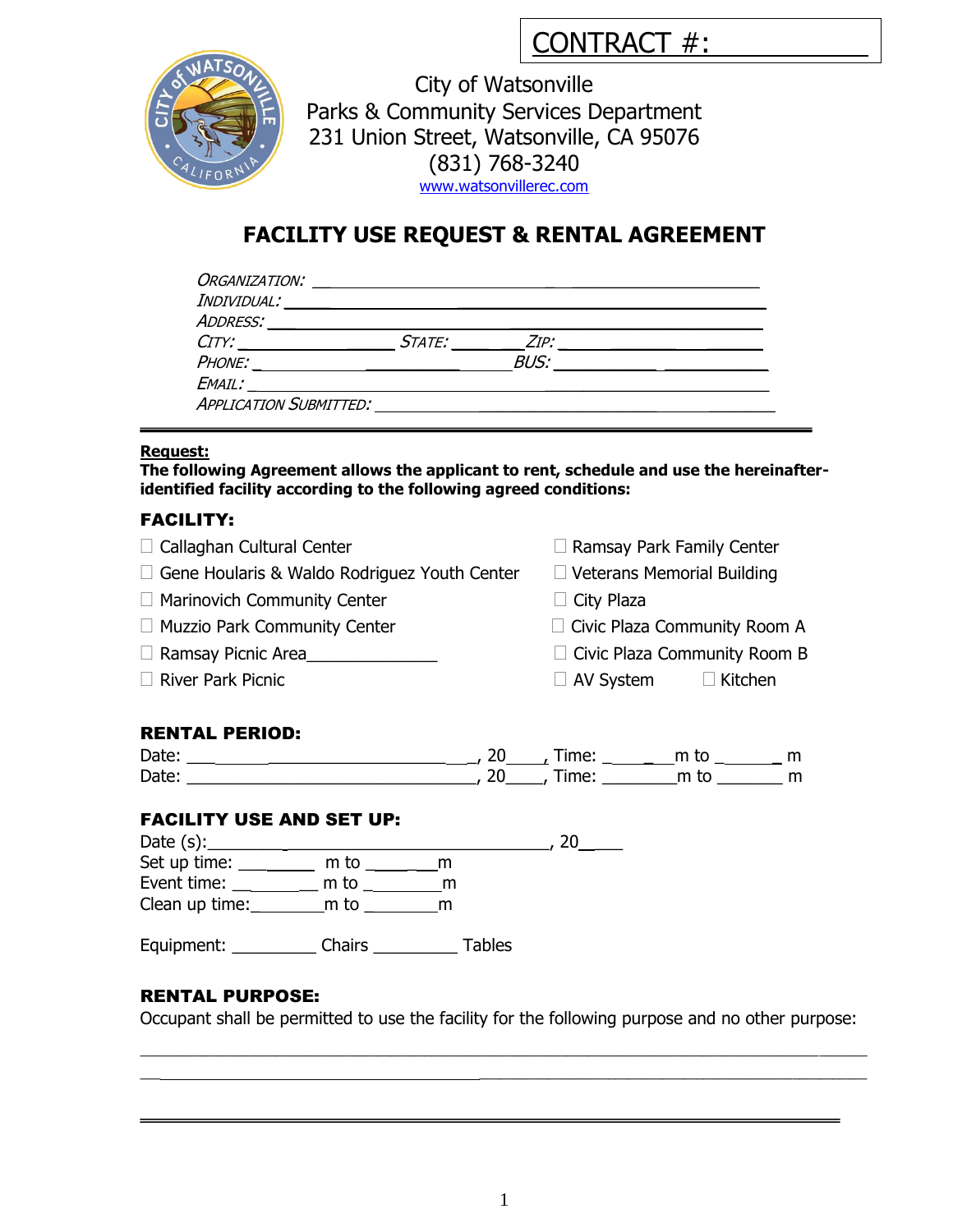| Estimated attendance: Adults Youth                                       | <b>Total Estimated Attendance</b> |                                                                                                                                                                                                                                |
|--------------------------------------------------------------------------|-----------------------------------|--------------------------------------------------------------------------------------------------------------------------------------------------------------------------------------------------------------------------------|
| Is the event open to the public?                                         | Yes                               | No l                                                                                                                                                                                                                           |
| Is this event a fundraiser?                                              | Yes.                              | No l                                                                                                                                                                                                                           |
| Will admission, dues, fees, donation or charges be collected?            | Yes                               | No l                                                                                                                                                                                                                           |
|                                                                          | <i>Price of admission:</i> \$     |                                                                                                                                                                                                                                |
| Will decorations be used?                                                |                                   | No l<br>Yes and the monopolic results and the monopolic results and results are the monopolic results and results are $\sim$                                                                                                   |
| If yes, what type                                                        |                                   |                                                                                                                                                                                                                                |
| Will food be served?                                                     | Yes                               | No.                                                                                                                                                                                                                            |
| Will alcohol be served                                                   |                                   | Yes<br>No l                                                                                                                                                                                                                    |
| Will alcohol be sold?                                                    |                                   | Yes<br>No l                                                                                                                                                                                                                    |
| If yes, ABC License Holders Name & #                                     |                                   |                                                                                                                                                                                                                                |
| Will there be entertainment?                                             |                                   | Yes<br>No.                                                                                                                                                                                                                     |
| If yes, what type?                                                       |                                   |                                                                                                                                                                                                                                |
| Will there be music?                                                     |                                   | Yes<br>No l                                                                                                                                                                                                                    |
| If yes, amplified?                                                       | Yes $\_\_$                        | No l                                                                                                                                                                                                                           |
| Is the applicant a $501(c)(3)$ non-profit organization?                  | Yes                               | No.                                                                                                                                                                                                                            |
| If yes, please provide organization's EIN #                              |                                   |                                                                                                                                                                                                                                |
| Is the applicant a governmental agency (City, County, State or Federal)? |                                   | Yes No                                                                                                                                                                                                                         |
| Is the applicant a business/promoter?                                    | Yes                               | No control of the North State of the North State of the North State of the North State of the North State of the North State of the North State of the North State of the North State of the North State of the North State of |
| If yes, provide City of Watsonville Business License #:                  |                                   |                                                                                                                                                                                                                                |

# CENTER RULES, REGULATIONS & CONDITIONS OF USE

### A. PAYMENTS:

Deposits and cleaning fees are due at the time of the application. Full payment of all fees is due 15 days prior to the date of rental.

### B. PARKING FEE:

All vehicles parked in the Civic Plaza Parking Garage may be subject to applicable parking fees. \$5.00 per parking pass

Renters requesting validation for parking in advance will be charged \$5.00 per parking pass, parking fee may be subject to change. Parking passes not used will not be reimbursed.

### C. ADDITIONALHOURS/UNUSED HOURS OF RENTAL TIME:

The use of the facility in excess of the time agreed above will result in additional charges in 1-hour increments. Overtime charges will be deducted from the facility deposit. No refund will be issued for unused hours of a facility.

#### D. DEPOSITS:

- 1. Deposits may be fully or partially withheld for any of the following reasons:
	- a. Facility use fees for the time used in excess of time requested and reserved.
	- b. Damage to the facility or equipment.
	- c. Misuse of the facility, park or field/court.
	- d. Inadequate clean-up by renter, requiring additional custodial time/services after renter's use.

2. If fees due exceed the amount of the deposit, the renter will be billed for the balance. Payment will be due within five (5) business days of the date of invoice. Further reservations will not be honored until additional fees are paid.

3. It is the renter's responsibility to notify PCS of any address or telephone changes so the refund may be mailed to the correct address.

## E. CANCELATION BY APPLICANT:

Cancellation fees will be charged as follows:

- 31 days or more prior to the rental: 50% of the deposit or \$100, whichever is less, will be deducted from the deposit plus a \$10.00 processing fee applies.
- 30 days or less prior to the rental: 100% of the deposit will be forfeited.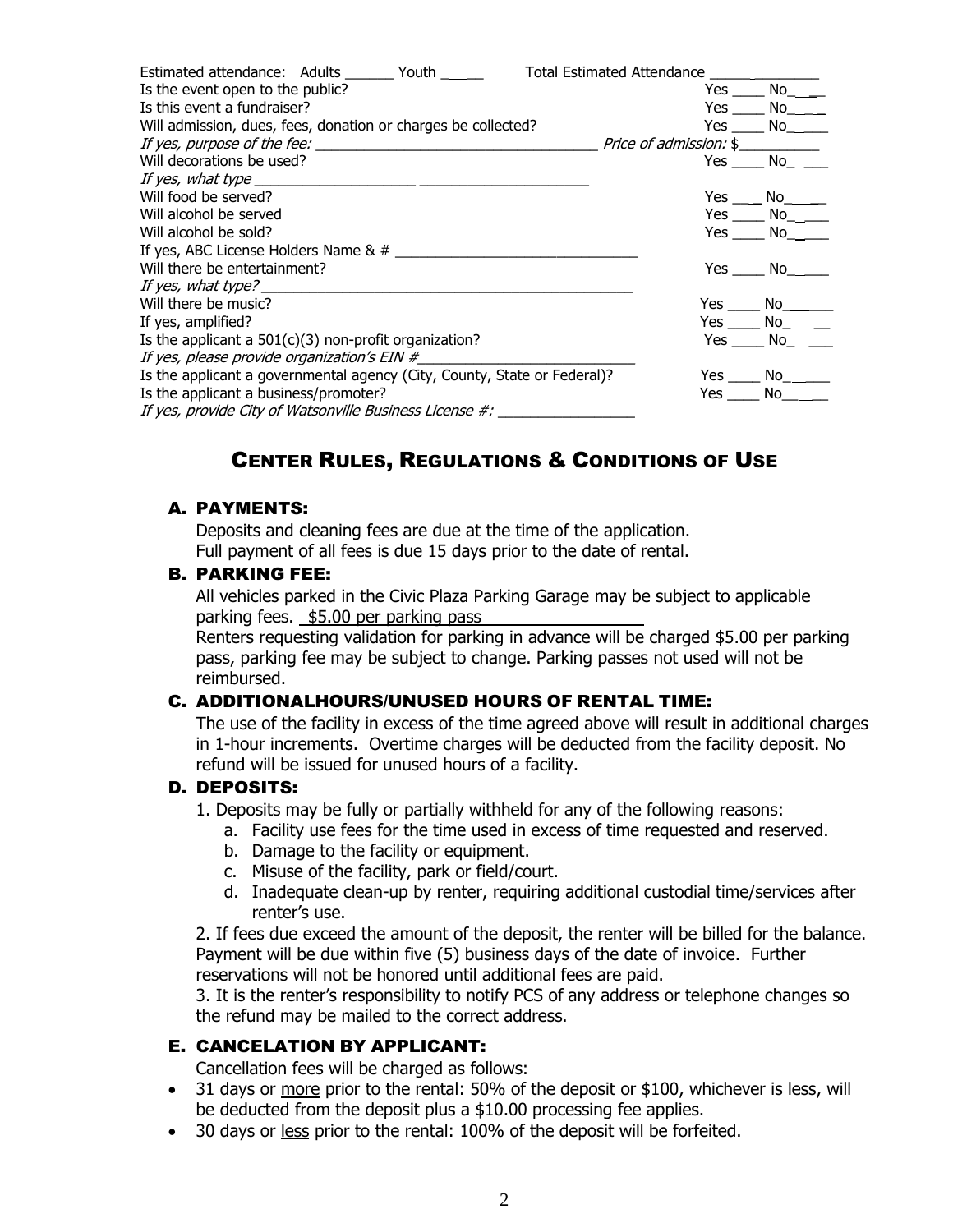## F. CANCELATION BY CITY:

The City may cancel a scheduled rental at any time without liability under any of the following conditions: a) the application is found to contain false or misleading information; b) the Department finds that the proposed use of the facility will be detrimental to the health and safety of the public, or to the efficient operation of the facility; c) should any individual or group willfully or negligently misuse or damage the equipment or the facility; d) for recurring scheduled activities, if the applicant use of the facility becomes irregular or event attendance falls below the standard established for the rental; e) applicant has not completed all conditions and requirements for the use of the facility; f) in case the center becomes unavailable, destroyed or damaged by fire or any other cause, or strikes, labor disputes, war, or acts of military authorities render fulfillment of the contract difficult or impossible; g) the facility is needed by public necessity or emergency use. Cancellation by the city shall be made in writing to the applicant as soon as any of these conditions listed above occur. If refund of rental is applicable, such refund will be processed by the City and received by the applicant 4 to 6 weeks after the notice of cancellation issued by the City.

## G. TRANSFER OF AGREEMENT:

This agreement cannot be transferred, assigned, or sublet unless approved by the City in writing. No other parties, groups or organizations are allowed to occupy the facility unless otherwise specified in this contract.

## H. COMPLETION OF REQUIREMENTS FOR USE OF FACILITIES:

 $\overline{\phantom{a}}$  , and the set of the set of the set of the set of the set of the set of the set of the set of the set of the set of the set of the set of the set of the set of the set of the set of the set of the set of the s

- **a. SECURITY:** Applicant must sign complete executable contract with a security company for services to be rendered during the rental thirty (30) days prior to the rental date. Security Contract due on:
- **b. ENTERTAIMENT PERMIT:** Applicant must sign entertainment/sound application permit issued by the Police Department to the PCS office thirty (30) days prior to the rental. Entertainment Permit due on:
- \_\_\_\_\_\_\_\_\_\_\_\_\_\_\_\_\_\_\_\_\_\_\_\_\_\_\_\_\_\_\_\_\_\_ **c. LIABILITY INSURANCE:** Applicant will be provided with liability insurance through the City and the applicant will be responsible for the cost. Events with 75 people or less in attendance and in which alcohol will not be served or sold will be exempt (not be charged) but can opt to purchase this insurance coverage from the City. All insurance fees are due at the time that reservation fees are due. Liability Insurance Payment due on:

Special event applicants/facility renters who can comply with the City's insurance requirements (provide proof of coverage) will be exempt from purchasing insurance from the City. However, they must provide the PCS Department with a Certificate of Insurance and an Additional Insured Endorsement with a minimum \$1 million liability coverage and an endorsement that names the City of Watsonville, it's appointed & elected officials and it's employees as additional insured. The City reserves the right to require additional insurance based on the nature of the activity(ies). A copy of said insurance must be provided to the PCS Department 30 days prior to the event. Certificate of Insurance due on:

- **d. CITY BUSINESS LICENSE**: is required if selling food/products. Due on:
- **e. COUNTY HEALTH PERMIT:** is required if selling prepared food and if your rental lasts more than one day. Due on:
- **f. ALCOHOL/ABC LICENSE:** is required if selling alcohol. Due on: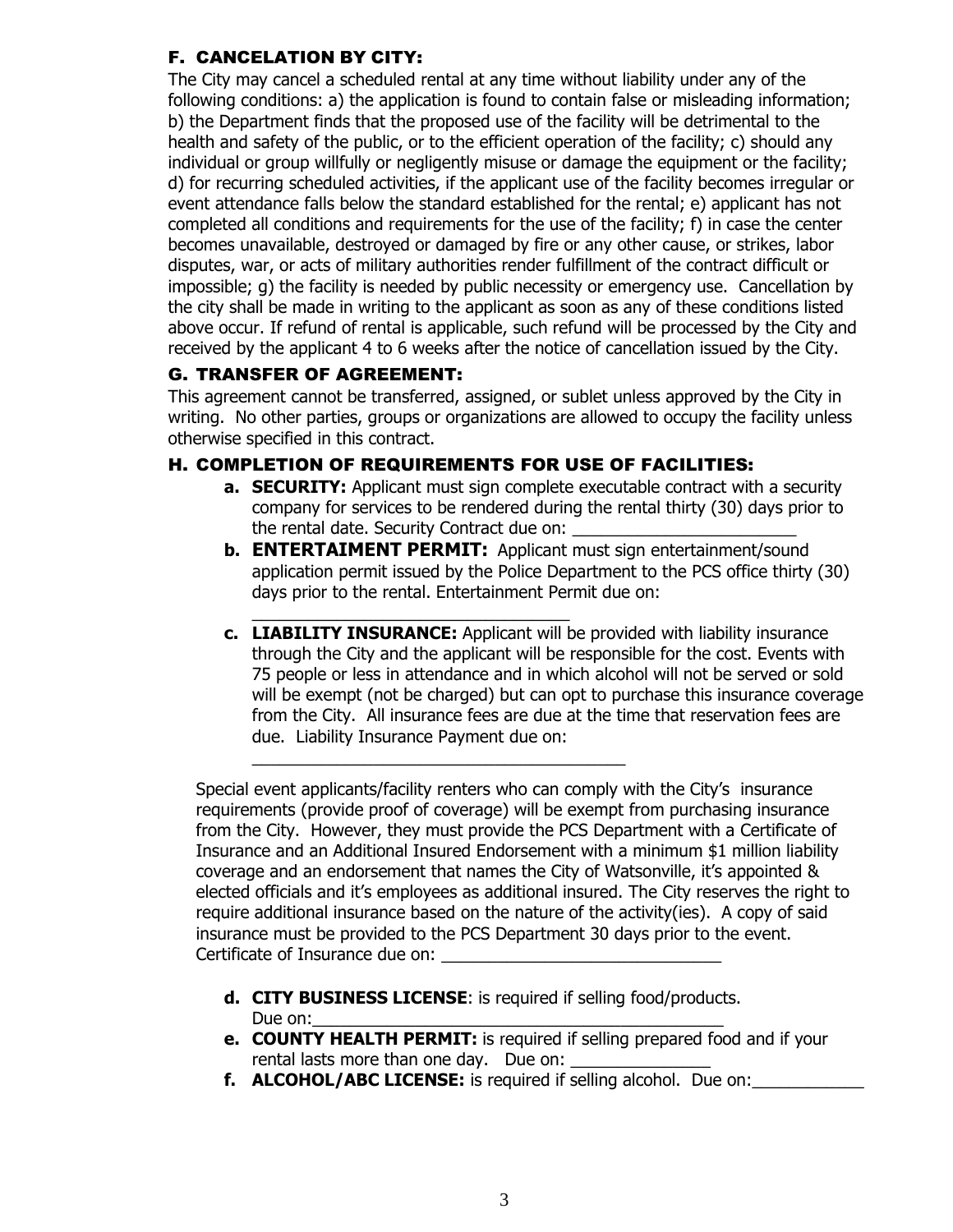## **I. HOLD HARMLESS**

It is understood and agreed that the applicant assumes all risks for loss, damage, liability, injury, cost, or expense that may arise during or be caused in any way by such user or occupancy of the facilities of the City of Watsonville; the applicant further agrees that in consideration of being permitted to use said facilities the applicant and their guests/attendees will hold harmless from any loss, claim and liability or damages, and/or injuries to persons or property that in any way may be caused by applicant's and their guests/attendees use or occupancy of said facilities.

## **J. COMPLIANCE WITH THE CONDITIONS OF USE:**

The renter shall observe, obey and comply with all applicable policies, rules and regulations regarding the use of Parks & Community Services facilities. Renter failure to follow the conditions of use of PCS facilities may result in eviction from the facility and the forfeit of all fees paid for violation of the same.

## **K. ANIMALS PROHIBITED WITH THE EXCEPTION OF SERVICE DOG, NO DOMESTIC ANIMAL:**

No domestic or wild animals or birds shall be taken into, or kept in or about the facility, or any part thereof without consent of the PCS Department.

## **L. DEPARTMENT RIGHT-TO-ENTER:**

A Center Attendant will be on duty at all times during the rental. Other Department staff shall have the right to enter the facility at all times during the rental.

## **M. CONDUCT OF PERSONS:**

The renter shall be solely responsible for the orderly conduct of all persons using the facility by their invitation, either expressed or implied, during all times covered under this contract. The Department reserves the right to eject from the facility any person or persons due to objectionable, unlawful or undesirable conduct.

## **N. APPLICANT RESPONSIBILITY FOR CLEANLINESS OF FACILITY:**

Renter shall comply with facility clean up agreement. A pre rental walk through of the facility will take place prior to renter occupancy of the facility and a post rental walk through will be completed after renter completes the clean-up.

- **O. GARBAGE/RECYCLING/LITTER CONTROL:** Renter shall be responsible for litter control during the event. Renter is encouraged to educate your participants on the importance of recycling; keep your recyclable items separate from your garbage.
	- **POLYSTYRENE BAN:** Renters serving food at their event shall use recyclable, biodegradable or compostable cutlery/table ware as per City of Watsonville Ordinance #1245-09 (Municipal code Chapter 6.6).
	- **PROPER DISPOSAL OF GREY WATER** (water from food preparation): Shall not be disposed into the street; use facility sink drains.
	- **PROPER DISPOSAL OF COOKING FAT, OIL, & GREASE:** Shall not be disposed into the sink or street drains; bring your own containers and toss it into the garbage or take it to an oil recycling center.

### **P. SMOKING:**

Smoking is not permitted at parks or inside of city facilities.

### **Q. ALCOHOL:**

Only beer and wine may be served. Beer and wine shall not be consumed outside the facility and shall not be served and shall cease to be served 40 min prior to the end of the event. All beer and wine must be served in plastic cups.

## **R. USE OF RESERVED FACILITY AND EQUIPMENT**

The renter may use ONLY those facilities and equipment specifically designated in this agreement